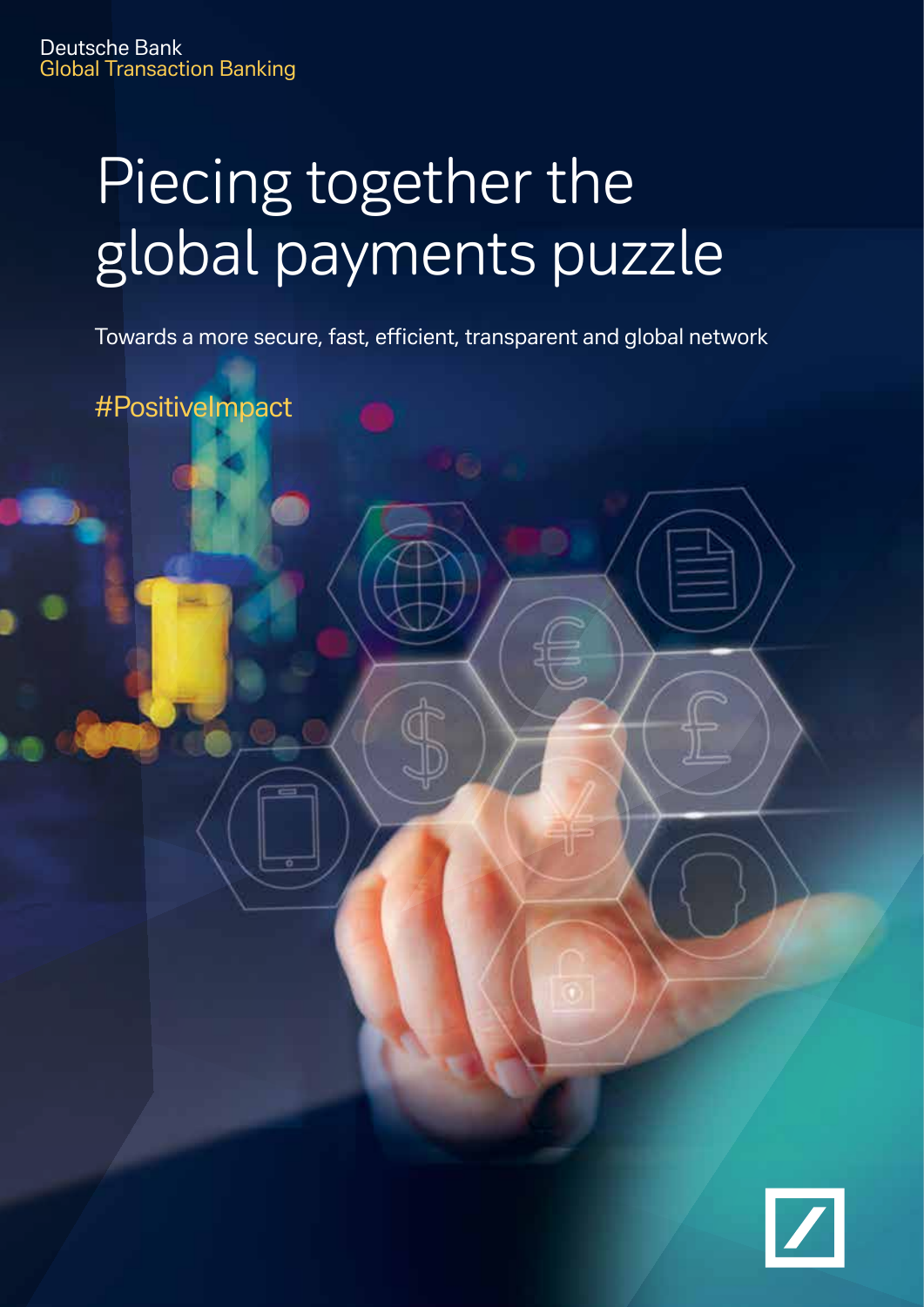### **Contents**

| Introduction |                                                  | 3                                                                                                                                                                                              |                |
|--------------|--------------------------------------------------|------------------------------------------------------------------------------------------------------------------------------------------------------------------------------------------------|----------------|
|              |                                                  | 1. Introducing the global payments puzzle                                                                                                                                                      | $\overline{4}$ |
|              | 2. Clients need security                         |                                                                                                                                                                                                |                |
|              | 2.1                                              | Regulators and inter-governmental bodies are striving for a secure<br>financial system                                                                                                         | 5              |
|              |                                                  | Protecting the financial system                                                                                                                                                                | 5              |
|              |                                                  | Payments security initiatives beyond Europe                                                                                                                                                    | 7              |
|              | $2.2\,$                                          | Industry and market infrastructures are pushing the use of industry utilities<br>and security initiatives                                                                                      | 7              |
|              | 2.3                                              | Non-bank competitors are focussing on collaborating with traditional banks                                                                                                                     | $\overline{7}$ |
|              | 2.4                                              | What's next?                                                                                                                                                                                   | 8              |
|              |                                                  | 3. Clients need speed, efficiency and transparency                                                                                                                                             | 9              |
|              | 3.1                                              | Regulators striving for competition and Open Banking                                                                                                                                           | 9              |
|              | 3.2                                              | Industry and market Infrastructures creating the foundation for industry<br>change, with moves towards real-time payments, modernised high-value<br>payments and improved liquidity management | 11             |
|              |                                                  | Europe embracing instant payments                                                                                                                                                              | 11             |
|              |                                                  | Modernising high-value payments in Europe                                                                                                                                                      | 11             |
|              |                                                  | Instant payments and modernised high-value payment schemes<br>beyond Europe                                                                                                                    | 12             |
|              | 3.3                                              | Non-bank competitors are either competing or collaborating with<br>traditional banks                                                                                                           | 14             |
|              | 3.4                                              | What's next?                                                                                                                                                                                   | 14             |
|              | 4. Clients need global reach and global networks |                                                                                                                                                                                                | 15             |
|              | 4.1                                              | Regulators and inter-governmental bodies should remain open for dialogue                                                                                                                       | 15             |
|              | 4.2                                              | Industry and market infrastructures optimising current models and<br>maintaining reach                                                                                                         | 15             |
|              | 4.3                                              | Non-bank competitors are driving a platform economy                                                                                                                                            | 16             |
|              | 4.4                                              | What's next?                                                                                                                                                                                   | 17             |
|              | 5. Looking to the future                         |                                                                                                                                                                                                | 18             |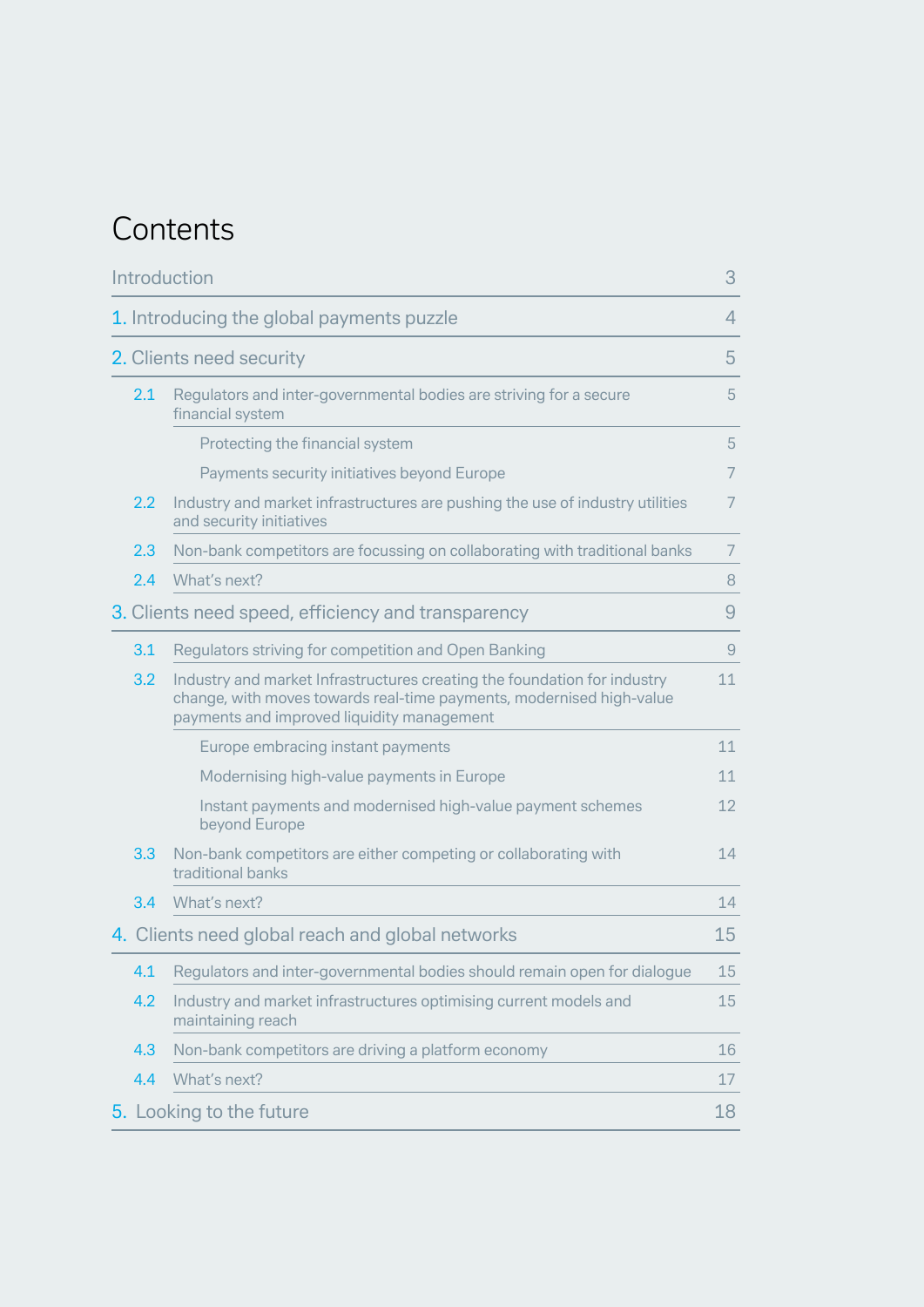## Introduction

### By Marc Recker, Global Head of Institutional Market Management, Cash Management, Deutsche Bank

The payments space is evolving rapidly – with new regulations and updated market infrastructures coinciding with new technology and new industry initiatives to drastically reshape the landscape.

With so many new elements to factor in, it's easy to lose track of the big picture and become over-interested in specifics. Indeed, we are now at a stage where evolution has happened so quickly, with much still ongoing, that there is a risk of falling into the trap of innovating for innovation's sake, where individual developments are not fully in harmony with the needs of end users (retail or corporate), or with the overall development of the payments industry.

Market players are looking to spread the benefits of emerging technologies – such as Application Programming Interfaces (APIs), blockchain, Cloud, machine learning or the Internet of Things (IoT) – which have the potential to optimise capacity and processes, glean more insight from data, and help drive increased collaboration. The potential benefits are indisputable: increased connectivity, efficiency, and transparency, leading to enhanced control and oversight.

However, realising this potential requires an understanding of the broader ongoing evolution of the payments landscape in order that payment service providers' solutions are always tied clearly and directly to client needs.

By stepping back and reflecting on the wider picture, we can not only see what industry participants are doing to meet the needs of modern business, but also assess whether they truly meet all of them. With this in mind, we have identified what we see as the three key needs of end users of payments systems:

- Security,
- Speed, efficiency and transparency, and
- Global reach.

Building a future global payments network that is fast, efficient, transparent and secure is the payment industry's key task over the next years, and one that industry players must tackle and solve together – fitting into place the many necessary components like pieces in a giant jigsaw puzzle.

Our objective in this paper is to critically assess how the current pieces stack up against the core needs of end users, exploring what they do, whether they are doing enough, and what further pieces could – or should – be added to complete the picture.

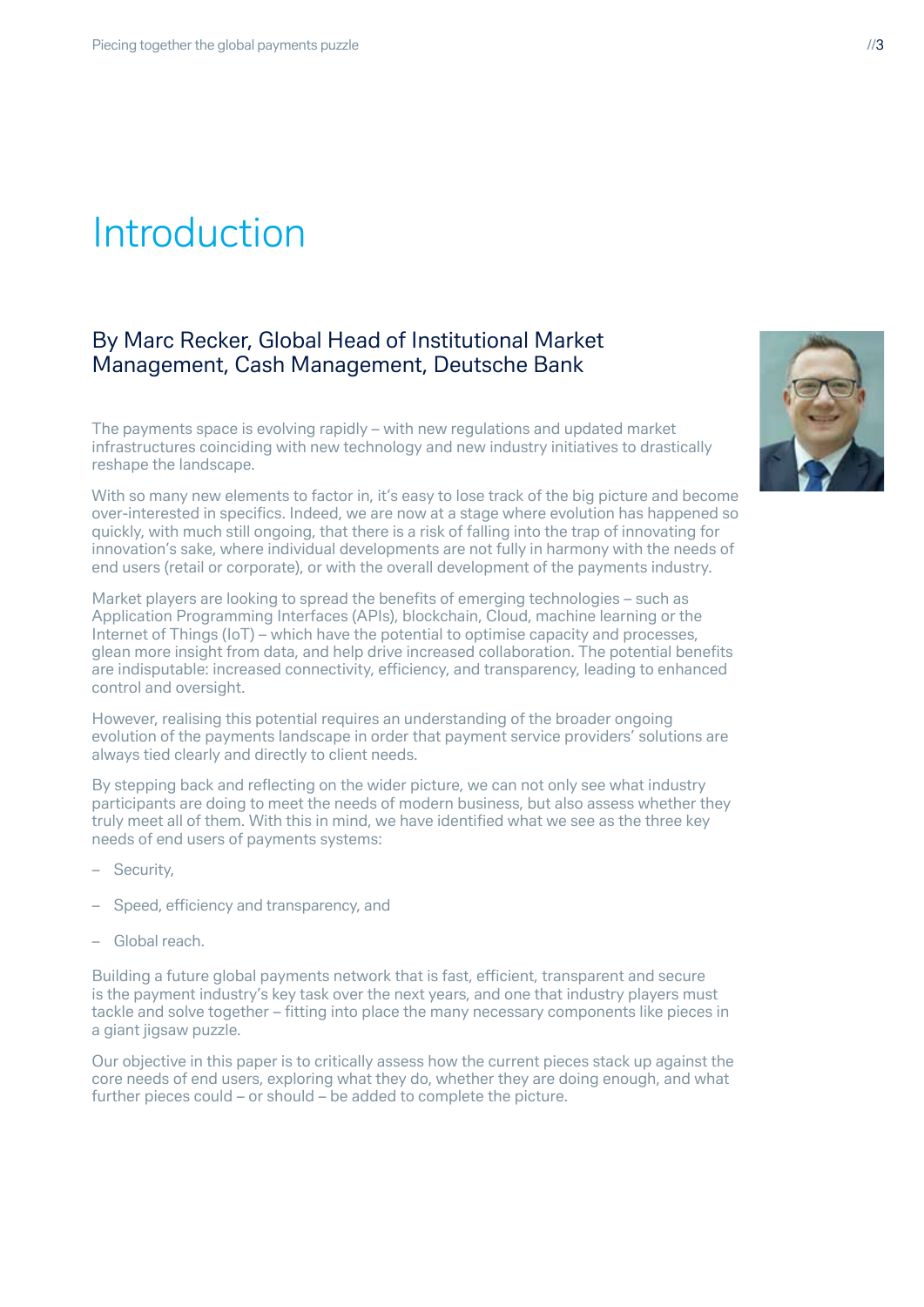## Introducing the global payments puzzle

To better understand ongoing developments, we have mapped out the main payments initiatives currently underway, dividing them according to the end purpose they serve – promoting greater security, speed or reach, for instance – and the industry players behind them

This paper will tackle each of the three key client needs in turn, exploring how regulators and inter-governmental bodies, industry players and market infrastructures, and finally non-bank competitors, are tackling each of them.

As a helpful guide, we've also included a smaller puzzle at the beginning of each section, to illustrate how each section of text corresponds to the graphic below.



Figure 1: The payments markets puzzle: how industry players' initiatives tackle the three key client needs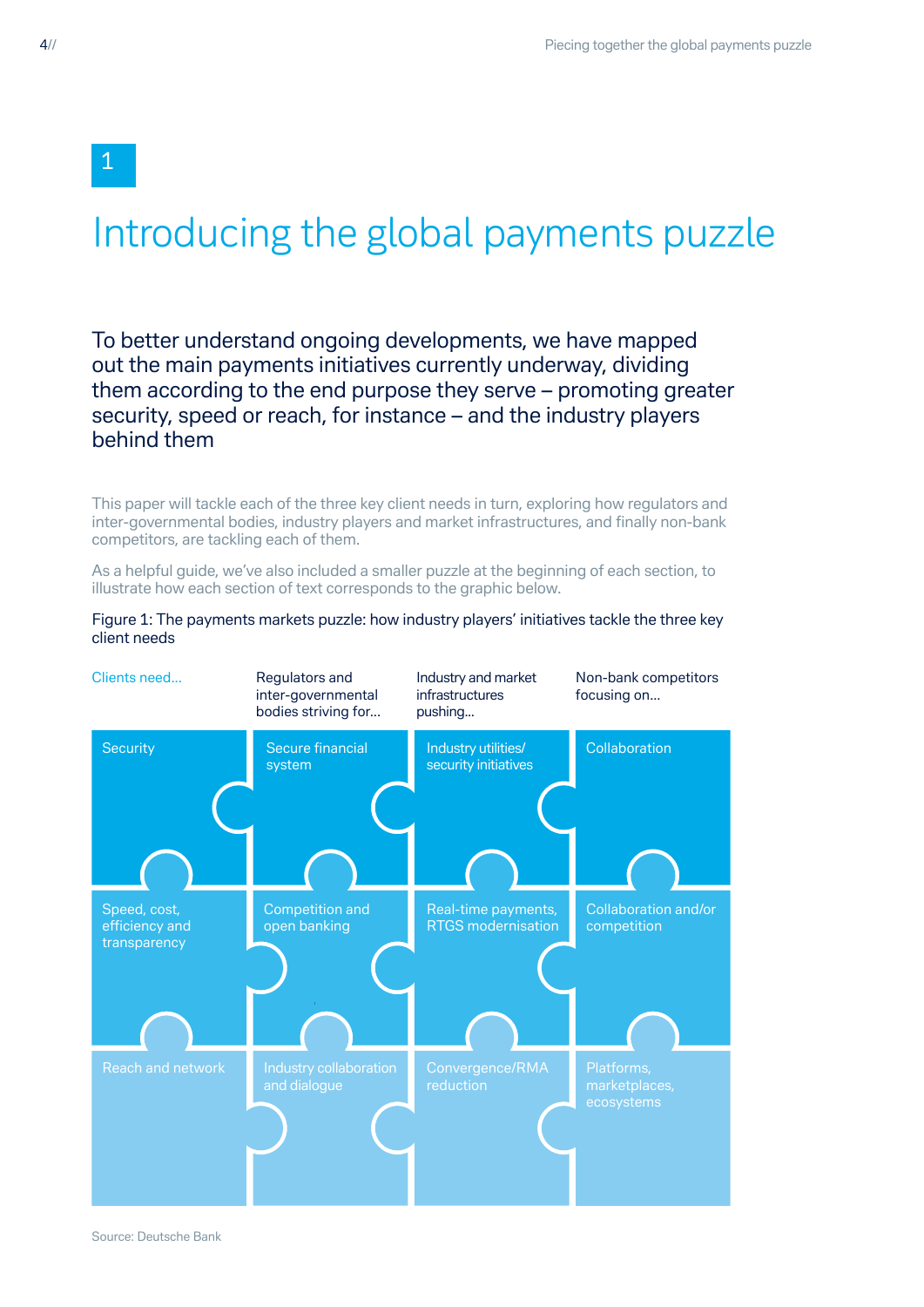## Clients need security

Security has always been a fundamental part of every payments system and can broadly be divided into two parts. On the one hand, it is vital to ensure a stable system, with minimal risk of errors and outages. On the other, there is a growing need to protect against financial crime – particularly as technology continues to fuel rising sophistication among cybercriminals

As focus continues to mount on the latter of these two aspects of payment security, participants from across the industry are rolling out measures to help protect against intrusion from external threats and detect risks as early as possible. In the event that a breach does take place, it is crucial that systems can recover quickly and that accurate, useful reports can be filed, so that similar threats can be countered in future.

#### 2.1 Regulators and inter-governmental bodies are striving for a secure financial system

From the perspective of the regulators, they have taken a two-pronged approach to security. First, they have been seeking to improve consumer protection against fraud and liability within the payment ecosystem through regulations, such as the second Payment Services Directive (PSD2) in the EU. PSD2, which took effect on 13 January 2018, incorporates security measures that are likely to have a significant impact on fighting cyber fraud – most notably by introducing a two-factor authentication requirement for electronic payments, online account access and access through remote channels.

Second, they have taken measures to secure the entire financial system against fraud in the form of regulations, such as the Fourth Anti-Money Laundering (AML) Directive and the Funds Transfer Regulation (FTR) 2015.

#### Protecting the financial system

The rise of cybercrime, fraud and money laundering has generated a growing pressure on the payments industry and its market infrastructure to guarantee the security and integrity of payment systems. New threats have arisen as a result of new technologies, such as cryptocurrencies, the IoT and artificial intelligence (AI), and there is also an increased need to protect information exchanges from disclosure to, or manipulation by, third parties (see Figure 2 on page 6 for an overview).

In Europe, regulators have responded to the general level of threat with the EU's Fourth AML Directive, the most sweeping piece of AML legislation Europe has seen in many years. Enacted on 25 June 2015, this came into force on 26 June 2017, requiring banks to practise enhanced client due diligence, and to identify the "ultimate beneficial owners" (UBOs) of their clients – i.e. the legal entity that owns their client or its parent company. Member states must keep registers listing these, for both corporate and other legal entities – and where they cannot be identified, their legal representatives will now be deemed to be their UBOs. The Directive also requires that relationships with parties outside the EU/EEA are categorised as higher risk – and applies not only to correspondent banking relationships, but also to those with non-bank financial institutions, where payments for a third party are being processed.

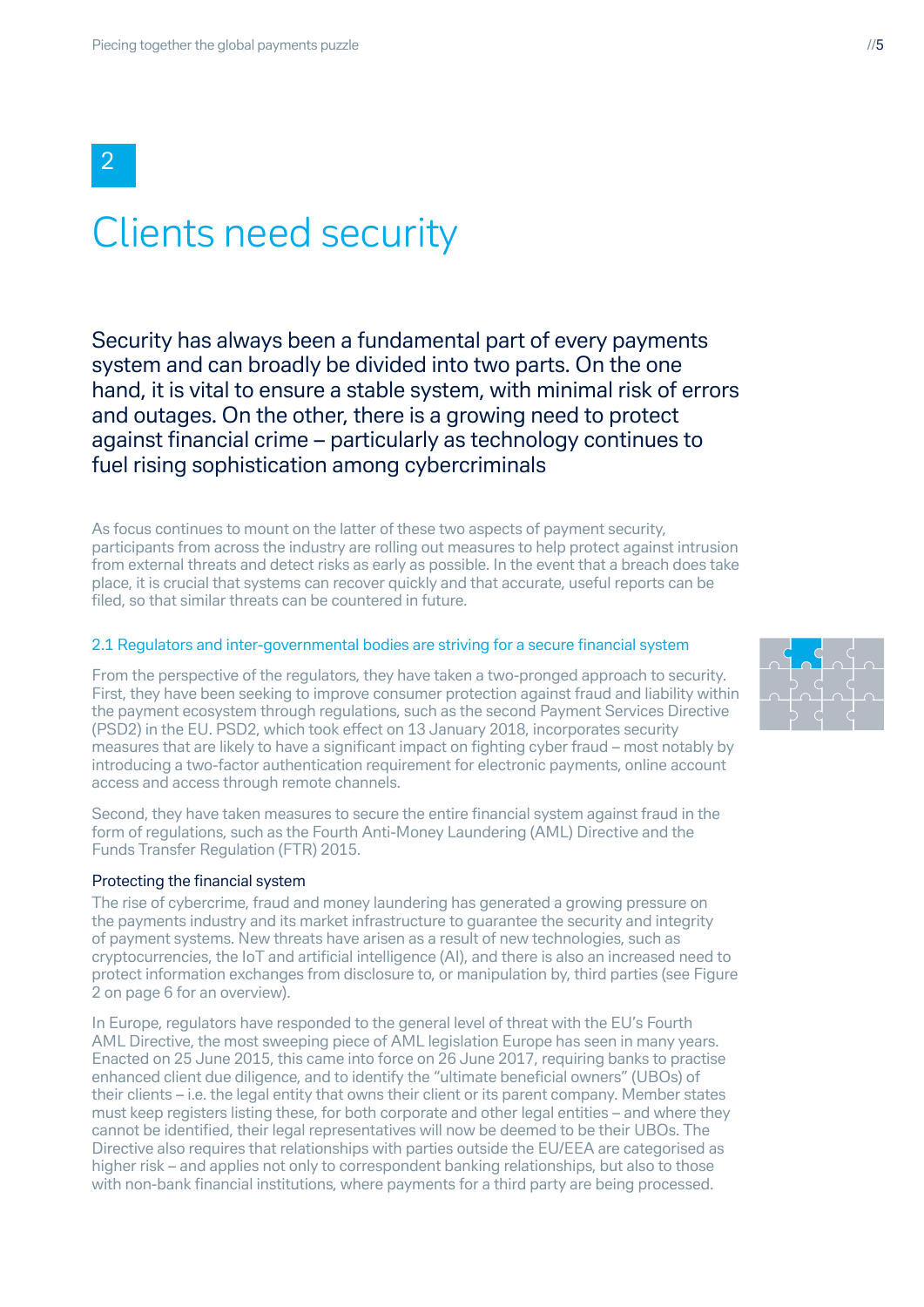Aligned to the 4th AML Directive is FTR 2015, which also came into effect on 26 June 2017.<sup>1</sup> It affects payments from an operations, compliance and messaging perspective, and stipulates that payment service providers (PSPs) must ensure that required information on both payer and payee is included in every "transfer of funds" (broadly defined). Moreover, this information must be transmitted in the correct designated fields of the messaging or payment and settlement system used, and – very importantly – must remain with the transfer throughout a transaction chain using one or more intermediary banks. The regulation applies to all transfers of funds sent or received by banks within the EU, including intermediary banks, regardless of currency.

#### Figure 2: An overview of cyber fraud



Source: Deutsche Bank and Payments Fraud and Control Survey Deutsche Bank; Payments Fraud and Control Survey; 2017 AFP Payments Fraud and Control Survey; McAfee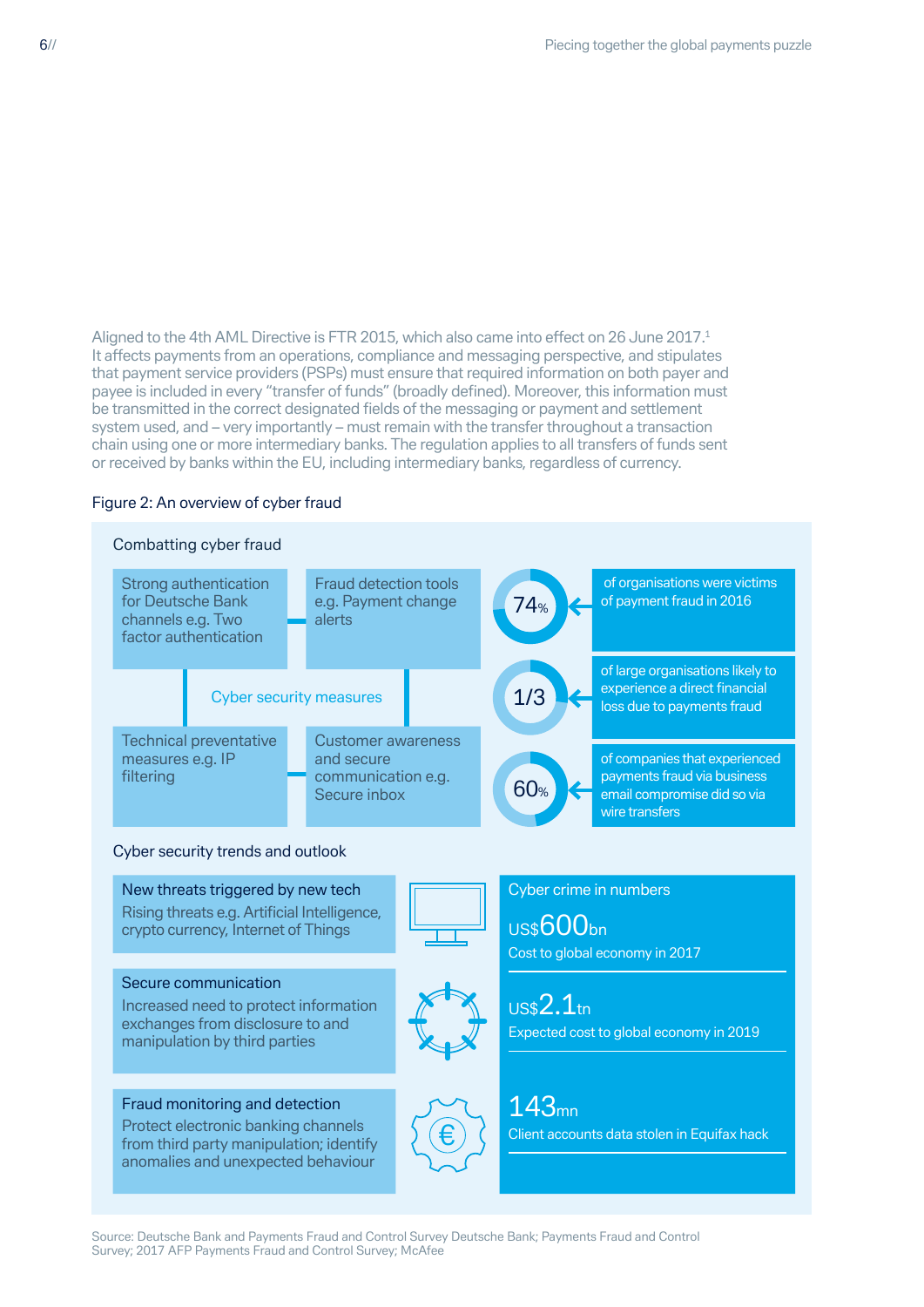#### Payments security initiatives beyond Europe

Europe is of course not the only region looking to strengthen the security of its payments industry. With a view to meeting the future demands of the payments market, the Monetary Authority of Singapore (MAS) established its Payments Council in August 2017, with the mission to "make e-payments simple, seamless, and secure for all Singaporeans." The authority has since published a set of guidelines to promote security for end users of e-payments.

The Hong Kong Markets Authority (HKMA), meanwhile, has taken a different approach – outlining a three-pronged strategy for raising the level of cybersecurity among banks in Hong Kong as part of its Cybersecurity Fortification Initiative.<sup>2</sup> Instead of refreshing infrastructure or regulations, HKMA's plan involves building a robust assessment framework for determining what level of resilience is necessary, along with training initiatives and a common platform for sharing cyber intelligence and threats among banks.

In the US, meanwhile, the Federal Reserve Bank launched the Secure Payments Task Force in June 2015 to support its strategy for improving the US payment system, focusing on three core objectives – identifying payment security objectives for industry action, advising the Federal Reserve on payment security issues, and co-ordinating with the Faster Payments Task Force to identify approaches to payments that are both fast and secure.

#### 2.2 Industry and market infrastructures are pushing the use of industry utilities and security initiatives

Alongside regulators, market infrastructures have been playing an equally important role in helping to develop a safer payments environment.

In 2016, SWIFT devised its Customer Security Programme (CSP)<sup>3</sup>, after the infamous Bangladesh heist in which hackers managed to use fraudulent messages to steal US\$81m from Bangladesh Bank's account at the Federal Reserve Bank of New York.<sup>4</sup> Although the SWIFT network itself was not compromised, SWIFT introduced a client security control framework consisting of mandatory and advisory security controls for SWIFT users. To ensure adoption of controls, SWIFT has developed an attestation and compliance process which requires users to self-attest compliance against the mandatory and, optionally, the advisory security controls. Going forward, they will regularly review and update the control framework, taking account of the latest cybersecurity practices to address threats arising and thus continuing to raise the security bar.

#### 2.3 Non-bank competitors are focussing on collaborating with traditional banks

FinTechs are also contributing to a more secure payments system by collaborating with traditional banks – often through offering software-as-a-service. Most banks already use software to monitor and analyse client transactions, assessing historical and current client information and interactions to achieve a complete picture of client activity.

However, as financial crime, and the technology used to commit it, grow in sophistication, specialist FinTech companies, known as RegTechs, are providing advanced solutions to safeguard financial institutions against increasingly complex cybercriminal activity, and help them manage their compliance requirements. For instance, some FinTech platforms offer banks an automated embargo filtering service, which instantly blocks any cross-border payments covered by ongoing embargoes. This secures banks against legal infringements and hefty fines. Tasks other RegTechs help clients carry out range from regulatory risk management through reporting, identity management and control to compliance and transaction monitoring.



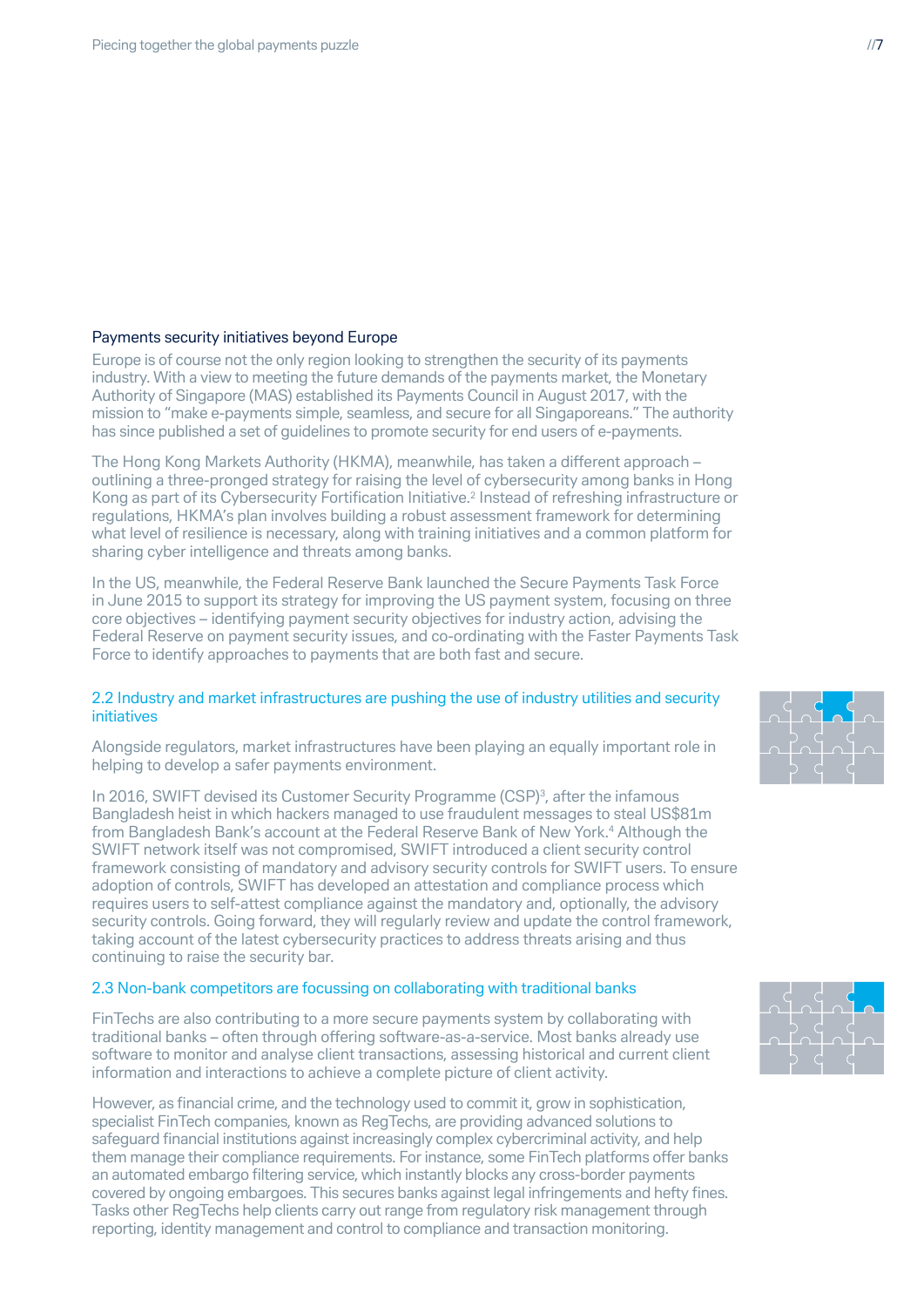#### 2.4 What's next?

Various regulations set in place over the past few years, together with initiatives such as the [CSP,](https://www.swift.com/myswift/customer-security-programme-csp) lay a robust foundation for stabilising and safeguarding payments systems. What must now happen is for banks to ensure they comply, and comply effectively.

However, the digital economy is rapidly changing the composition of payment flows, exposing banks to new kinds of fraud and AML risk, resulting in greater need for real-time fraud detection and risk management. Indeed, as the industry increasingly moves to realtime, banks will have to ensure that they have surveillance controls in place that complement yesterday's "ex-post" monitoring with a full "real-time" transaction screening environment. Those that do not, risk losing their licence to operate. In order to stay ahead of the game, banks should also better utilise emerging technologies – AI, for example, can aid fraud detection, identifying high-risk behavioural patterns by scoring them against those detected in large volumes of historical transactions.

Whether banks decide to act alone, or in combination with FinTechs or RegTechs, is down to individual institutions. However, one thing is clear: technology is the key enabler of increasing security and efficiency.

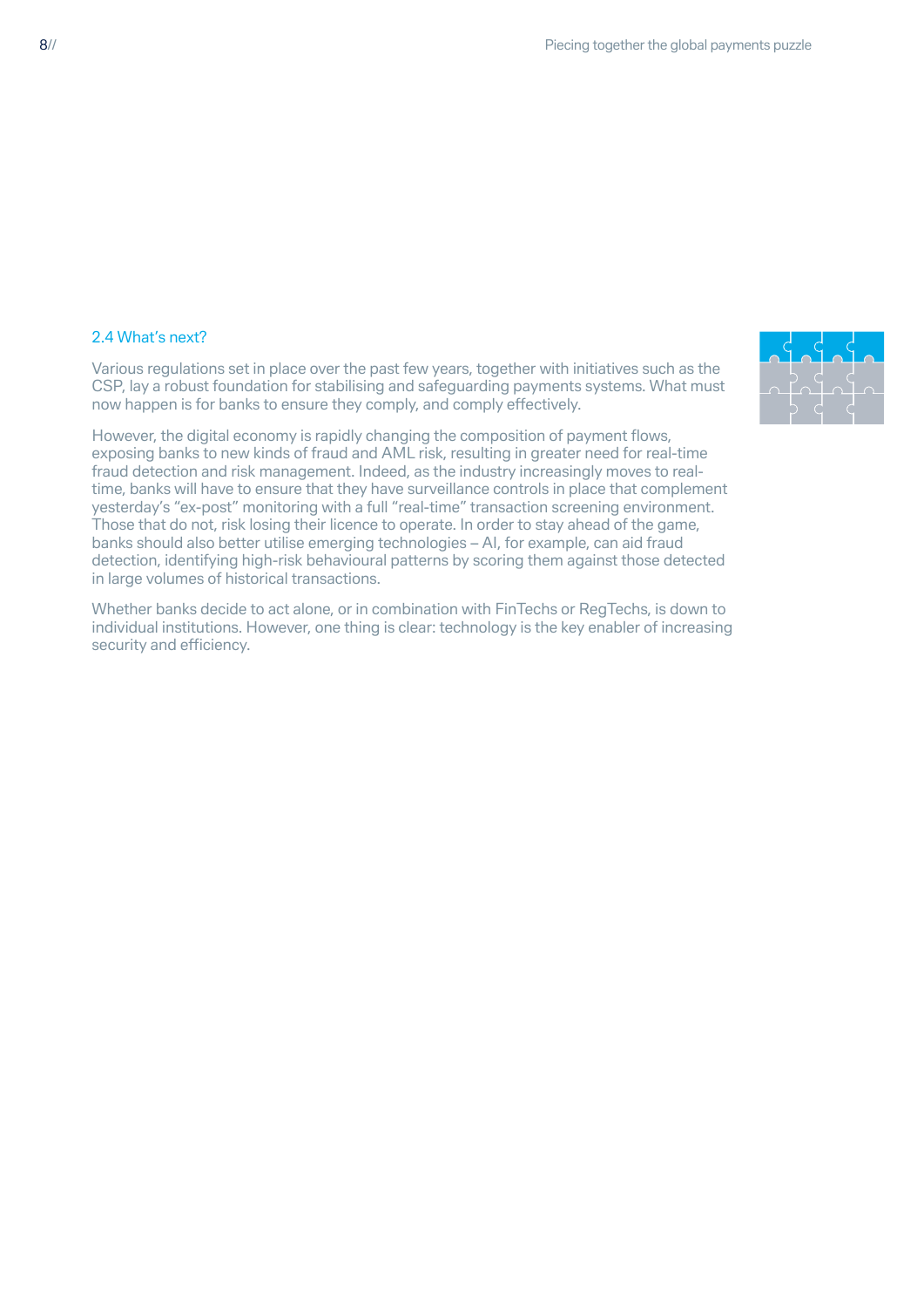## Clients need speed, efficiency and transparency

Across the globe, business models are changing – primarily driven by the "anytime, anywhere" demands of new-age consumers and complemented by the availability of mobile devices, nextgeneration and non-physical interfaces

Client expectations of convenience, immediacy and transparency initially emerged in the retail sector, but have now spilled over into the wholesale arena as well. For example, with more and more real-time payment platforms having emerged across the globe, corporates have for some time now recognised the advantages of instant payments in the domestic space, and are now becoming increasingly expectant of speed and transparency when it comes to crossborder payments.

#### 3.1 Regulators striving for competition and Open Banking

Regulators have so far focussed on creating a level playing field for competition – and, in so doing, promoting speed, efficiency and transparency as requirements for banks and non-bank payment service providers, to benefit end users.

In Europe, it is the EU that champions these objectives, through PSD2. From September 2019, it will require banks to open up their proprietary client data to licensed third-party providers (TPPs), thereby enabling non-bank players to offer supplementary services to bank clients. The growth in numbers and range of activities of these new market participants, together with the API technology that will be used to grant them access to client accounts and data, are expected to spark a wave of innovation throughout the European payments space, generating new business models and creating a wealth of new services for both consumers and corporate clients.<sup>5</sup>

Further still, implementation of PSD2 is expected to pave the way towards Open Banking in Europe. This is the next stage of development for the payments markets, which will put clients in control of sharing their financial assets and personal data with their providers of choice, giving rise to new and more efficient service models. Open access to banks' client data is the basis and fundamental requirement for all of this to start happening.

From September 2019, banks will be mandated to offer clients access to supplementary services from two types of new providers licensed under PSD2 – Payment Initiation Service Providers (PISPs) and Account Information Service Providers (AISPs). PISPs will be able to initiate direct payments on behalf of a buyer. For instance, in an online purchase, the seller's bank could act as a PISP, accessing the buyer's bank account and transferring the agreed amount directly into the seller's account. AISPs, on the other hand, will provide an aggregated overview of all the accounts a client holds across banks and geographies – giving them a clear view of their overall cash positions, and enabling them to proactively and conveniently manage their own liquidity. Yet this is only the beginning (see Figure 3 on page 10 for more information). It is hoped that first PSD2, then Open Banking will act as catalysts to produce an entire new generation of powerful, innovative and easy-to-use services for clients.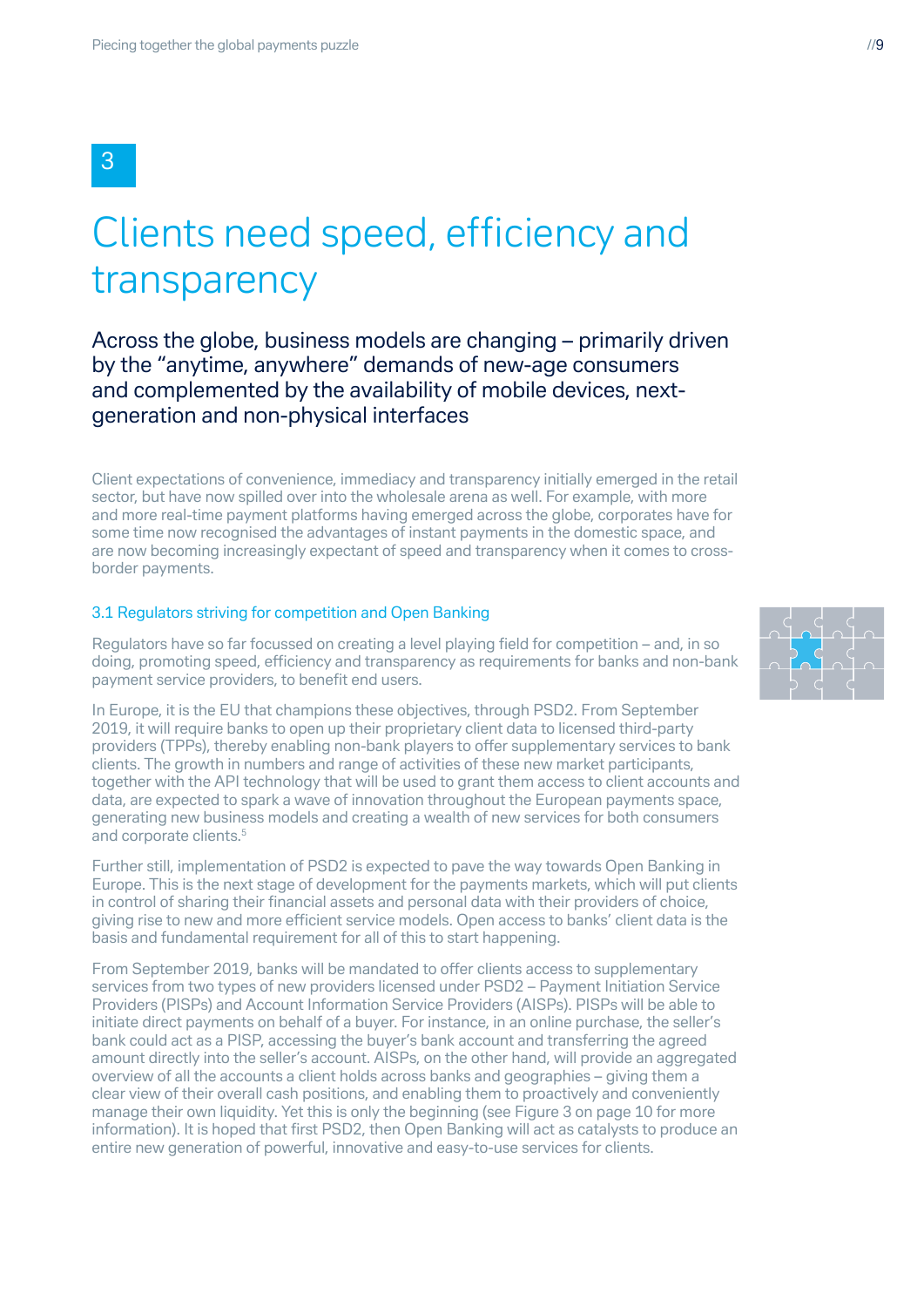#### Figure 3: How AISPs and PISPs work

1. The customer initiates a purchase with the merchant and authorises payment via a PISP



#### Payment Initiation Service Providers (PISPs):

online providers which can access a user's payment account and initiate the transfer of funds on their behalf (with the user's consent and authentication). When the customer opts to pay using a PISP-enabled payment method, it authorises the merchant's bank to check the customer's account for sufficient funds and then transfer the agreed fee directly to the merchant account.

Traditional payment models require merchants to use an acquirer bank to request and process payments, which are subject to a percentage charge from the issuing bank's card network (such as Visa). These intermediaries make payment processing time-consuming and costly – issues which PISPs resolve. PISPs can shorten payment cycles and reduce costs for merchants.



#### Account Information Service Providers (AISPs):

online providers which can offer payment service users consolidated information. The diagram shows the AISP acting as an intermediary – aggregating data from the customer's accounts held with Banks A, B and C before feeding it back to the customer.

Previously, companies would have to obtain their account information from each bank individually, logging onto separate online banking accounts to draw together the relevant information. This made compiling a holistic view of a company's finances timeconsuming and complex. AISPs, however, eliminate this difficulty – giving customers hassle-free access to all their financial data.

Source: Deutsche Bank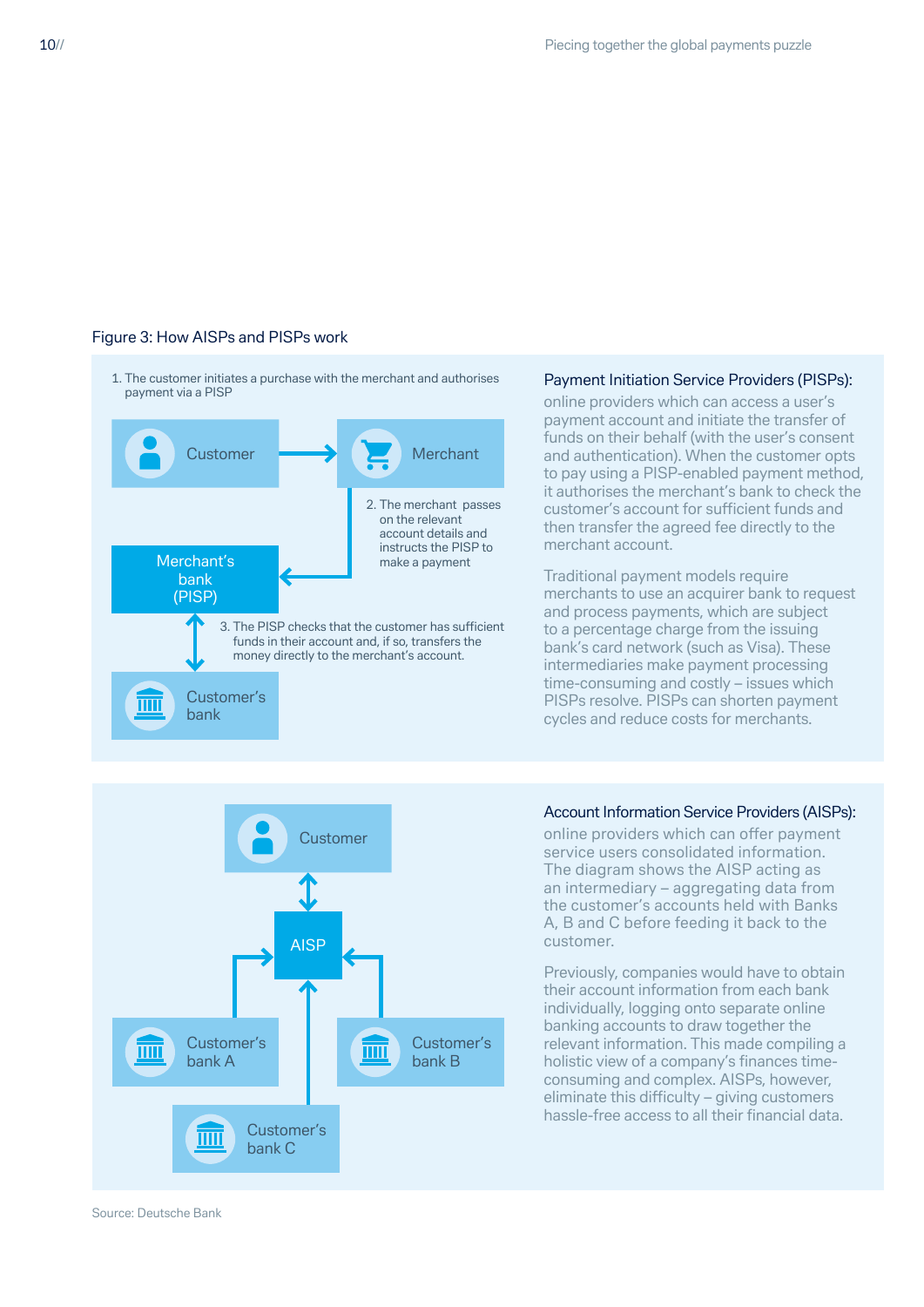#### 3.2 Industry and market Infrastructures creating the foundation for industry change, with moves towards real-time payments, modernised high-value payments and improved liquidity management

Meanwhile, industry players and market infrastructures in a number of key global locations are adapting to changing client expectations and are looking to increase the speed, resource efficiency and transparency of payments, mainly through two key initiatives: the introduction of real-time payments, and the modernisation of high-value payment systems.



Faster, "real-time" or "instant" payment solutions are either being developed, or have been implemented, in many countries across the world, either as central bank-driven or industrydriven initiatives, or as the result of a joint approach.

In Europe, there will soon be two infrastructure solutions supporting faster or instant payments. Launched in November 2017, EBA Clearing's RT1 scheme processes SEPA instant credit transfers (SCT Inst) at a pan-European level around the clock, any day of the year.<sup>6</sup> It supports euro transfers between payment accounts in less than 10 seconds end-to-end, with funds available immediately. The scheme can be used for any payment product in euros that is fully compliant with the European Payments Council's (EPC) SCT Inst Scheme, and is in line with ISO 20022 global messaging standards for real-time payments.

The second is a scheme being set up by the European Central Bank (ECB), running on the Target Instant Payment Settlement (TIPS) platform.7 As with RT1, TIPS will offer end-to-end processing within 10 seconds, with 24/7/365 availability. However, this scheme will settle instant payments in central bank money, allowing participating banks to set aside part of their liquidity on a dedicated account opened with their central bank, from which instant payments can be settled around the clock. An added advantage for banks here is that the balance on these accounts will count towards their required minimum reserve. While the scheme will primarily focus on the euro, it will also be able to perform domestic clearing in other European currencies. It is expected go live in November 2018, with the majority of members joining in 2019.

#### Modernising high-value payments in Europe

The reorganisation of Europe's real-time gross settlement (RTGS) system is potentially the greatest change in the European payments market since the introduction of the euro in 1999. The ECB has outlined an ambitious project to upgrade its TARGET RTGS system, creating TARGET28 and TARGET2Securities (T2S).9 Together with TIPS, these services will be served from the central bank's TARGET accounts, with ISO 20022 the sole messaging standard across all services in order to facilitate smooth pan-European payments.

Adapting to these changes will require major migrations in terms of messaging formats, liquidity management and communication methods. There can be no phased implementation for fear of the potential negative impact on liquidity in the market as a whole. Rather, transition to the new system will have to be carefully rehearsed and fully tested a number of times prior to going live, as all participating banks (the euro zone's current RTGS system, TARGET 2, has over 1,050 direct participants) will have to be ready to migrate at precisely the same time.

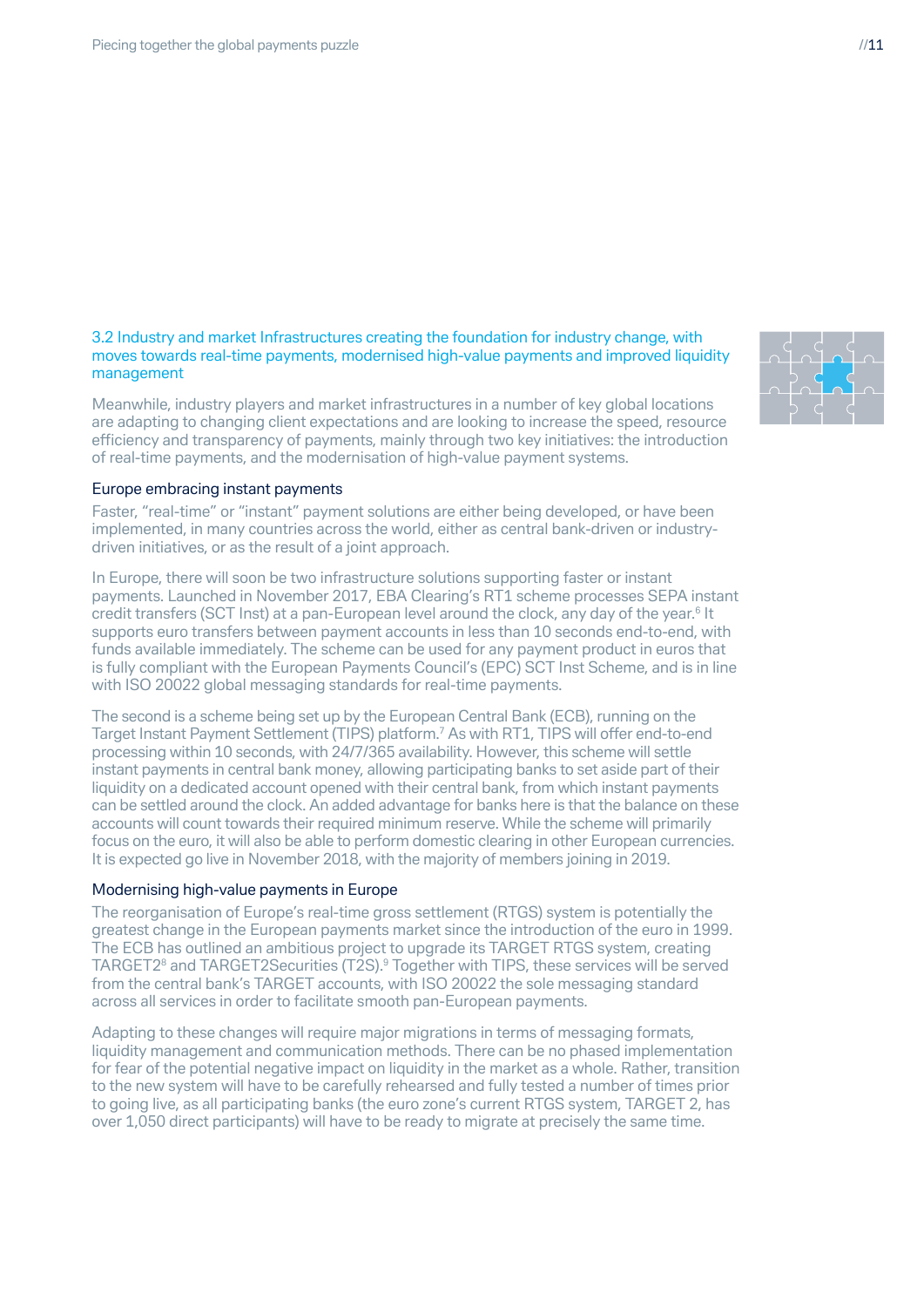

#### Figure 4: How banks interact with TIPS, T2 and T2S through a TARGET account

#### Instant payments and modernised high-value payment schemes beyond Europe

There are as many as 45 instant payment schemes live around the world, from Singapore's Fast And Secure Transfers (FAST) to the UK's Faster Payments Scheme (FPS), showing a global appetite for real-time or instant payments driving market infrastructure providers to make faster payments available in many locations. With the exception of the UK and Australia, which both allow "one leg out" transactions to be processed within their schemes, all of these are domestic only, meaning they only support instant payments within a particular country or currency zone.

When the UK's FPS went live in 2008,<sup>10</sup> it was one of the first countries in the world to launch a 24/7 real-time payment scheme (see Figure 5 for volumes of Faster Payments in the UK). However, ten years later, faster payments initiatives are considerably more widespread, and projects are planned or in execution to thoroughly modernise and standardise payment infrastructures in a number of key geographies including Europe, the US and Australia. In response, the UK recently decided to update its payments architecture and to follow the global trend of migrating messaging standards to ISO 20022. It has set itself an ambitious time-table within which to achieve this, with go-live in 2021.

Source: ECB, https://www.ecb.europa.eu/paym/intro/events/shared/pdf/fs06/target2\_and\_t2s\_consolidation\_securities\_perspective.pdf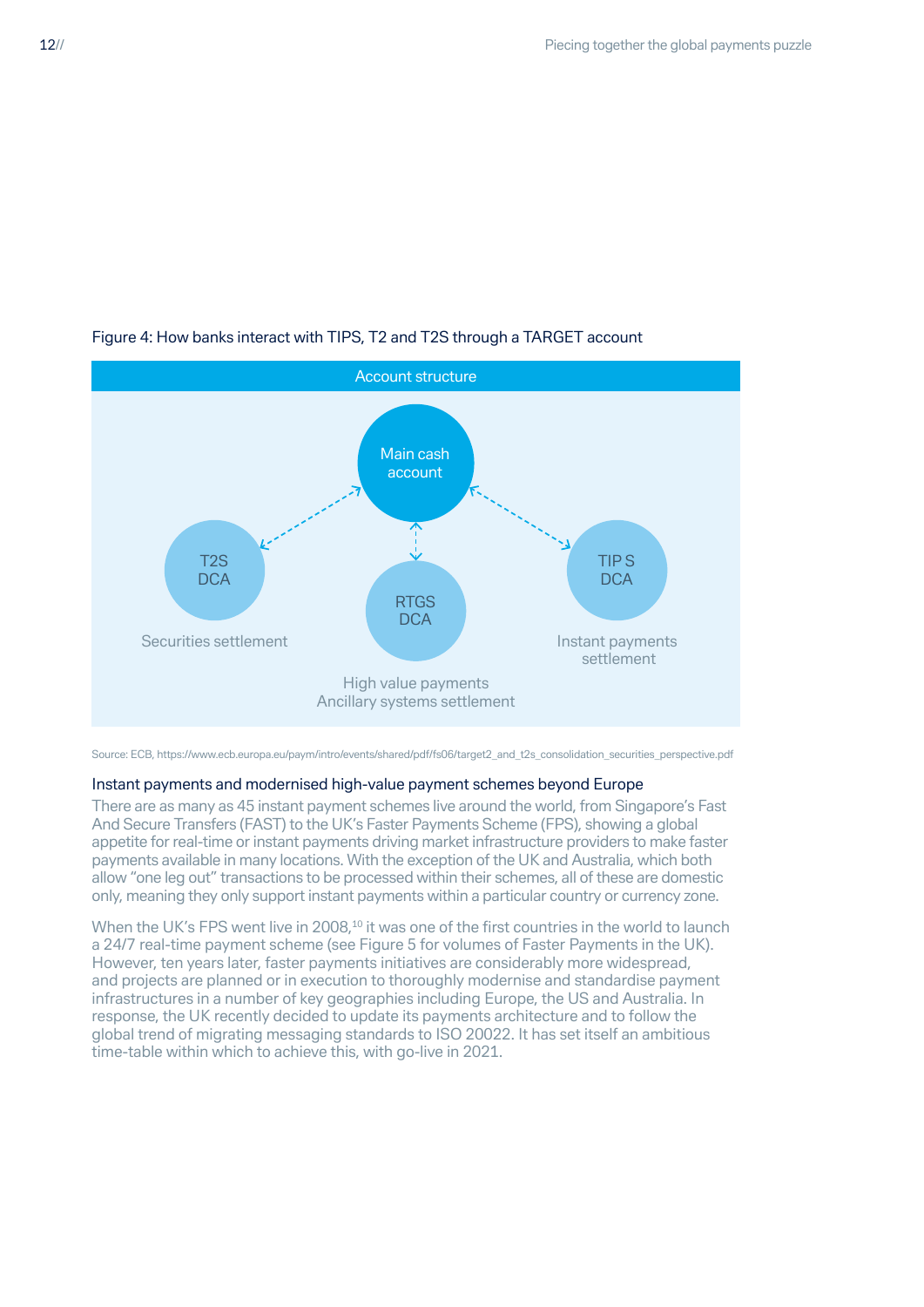

#### Figure 5: Volumes of Faster Payments since their launch in the UK

Source: Faster Payments http://www.fasterpayments.org.uk/statistics

More ambitious still is the US Federal Reserve Banks' decision to update their payment infrastructure for processing high-value instant Fedwire Funds Transfers and CHIPS payments and migrate the messaging format to ISO 20022. While this will mean significant upheaval for US banks and federal payment infrastructures, it is a farsighted move – upgrading, standardising and aligning US high-value payments with those of other key geographies. Migration is set to be completed in 2023, in accordance with a three-phase plan, the final phase of which will offer market participants the full range of ISO 20022's enhancements in transmitting rich and structured data.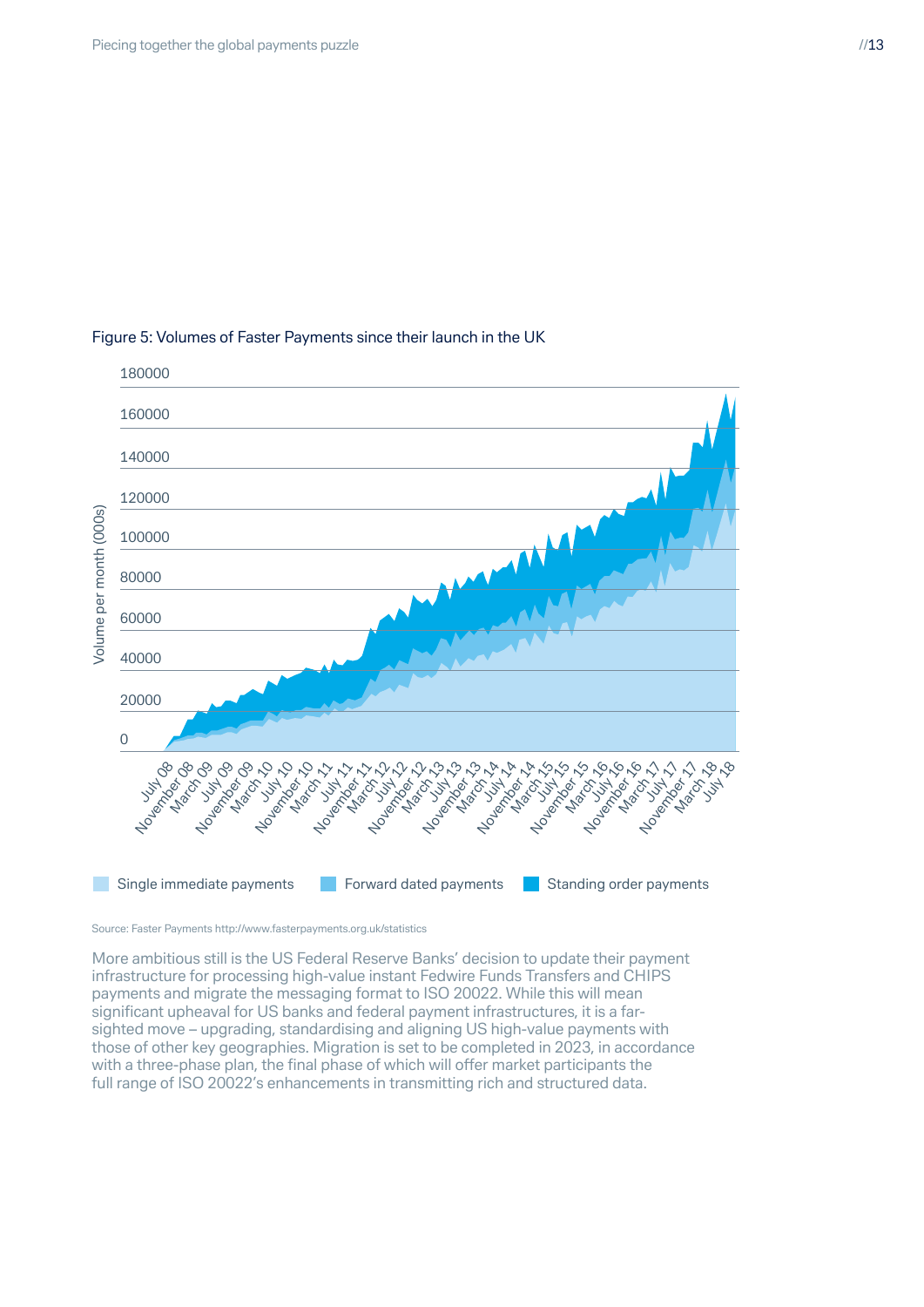SWIFT, as a key market infrastructure provider, together with the largest transaction banks, has also been instrumental in boosting speed, efficiency and transparency by completely transforming the cross-border payments industry through the launch of the global payments innovation (gpi) initiative in February 2017.11 Gpi's tracking capabilities, based on cloud technology, enable clients to see the status of their payments at any time, thereby vastly improving transparency and facilitating end-to-end tracking of payments. The vast majority of cross-border payments are now executed in under 30 minutes (but many within minutes or even seconds). The SWIFT gpi for corporates pilot, launched in July 2018, should take this even further, giving clients the ability to track payments across multiple banks via a single portal.

#### 3.3 Non-bank competitors are either competing or collaborating with traditional banks

Over the past few years, a number of incumbent technology providers, including FinTechs and challenger banks, have entered the payments space with new digital service offerings. As disruptors of the market, a small number have positioned themselves as direct competitors to banks. However, the vast majority see greater potential in collaboration, bringing benefits to both parties. Whereas FinTechs can offer highly innovative, specialised products and services within specific areas of the payments chain, banks can provide the reach, platforms and networks through which these products and services can achieve optimal success and the widest uptake.

Indeed, when it comes to the trust clients show towards their banking partners, there is evidence to suggest that combining this with FinTechs' expertise is a winning combination – and one that clients feel they can use with confidence. A survey conducted by the Economist Intelligence Unit, in collaboration with Deutsche Bank, of 300 senior corporate treasury executives between April and June 2018 found that 75% of respondents would use fintechs in partnership with banks, and 16% of treasurers would use a bank-fintech combination "unconditionally", demonstrating that companies view such partnerships as a guarantee that due diligence has been conducted at a level that would satisfy their own processes.

Such collaborations are equally advantageous for banks, more and more of which are considering working closely with FinTechs in order to capitalise on strategic opportunities for growth and value. Deutsche Bank's partnership with US-based mobile payments provider Modo, for example, allows it to extend its digital B2B and B2C payments business to nonbank platforms, facilitating payments beyond traditional banking channels.<sup>12</sup>

#### 3.4 What's next?

The payments industry has already made massive strides in terms of speed, transparency and efficiency. Over the next three to five years, this will be taken to an even higher level, as the key market infrastructures migrate to ISO 20022, real-time payment platforms continue to increase in numbers, and emerging technologies unlock further potential.

The next step is for speed, efficiency and transparency to be firmly rooted in the entire value chain from new client adoption through to reporting and exceptions handling. Banks will have to offer end-to-end services that are fully digitised, including efficient onboarding. This will be coupled with real-time intraday analytics and reporting capabilities, and real-time payment fraud and surveillance controls.



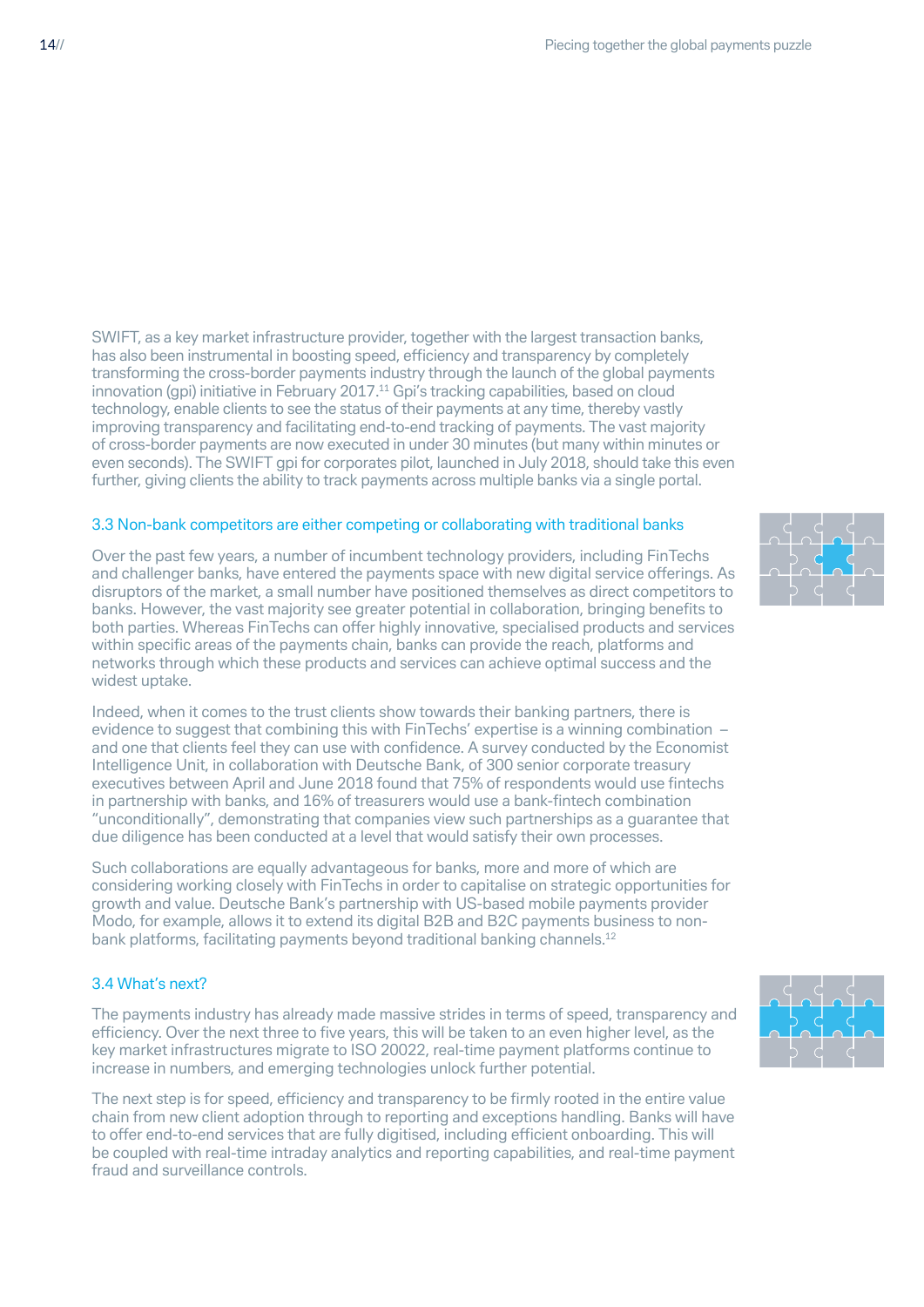## Clients need global reach and global networks

While improving the quality of payment services by utilising leading technology is crucial to meet end users' ever-rising expectations, the need for global reach is just as important. Indeed, even the most sophisticated technology is redundant without it

There has always been a need for reach, but supply chains today are becoming increasingly global in nature, and businesses are as likely to have suppliers on the other side of the world as they are to have them in the next city over.

Until now, reach across the globe has been maintained through the correspondent banking model, despite suggestions that this could somehow be replaced by a cheaper, more efficient blockchain-based model. While blockchain will likely play an important role in the future in terms of further process optimisation, there are still a number of significant issues that need to be clarified before it can become more widely spread, especially with respect to governance and the legal framework within which it will operate.

#### 4.1 Regulators and inter-governmental bodies should remain open for dialogue

Despite all the industry efforts with regards to harmonisation, there is no disputing that there has been a recent trend towards nationalism at a national policy level. Yet, it is unlikely that this will significantly impact ever-increasing globalisation. In this respect, it is important however that there remains an open dialogue with regulators to clarify regulatory and supervisory expectations and to avoid any unintended consequences of regulation.

Here, the leading correspondent banking providers can play a pivotal role, providing their expertise to bridge jurisdictions. One such example regards the FTR 2015, which continues to leave room for interpretation at present. Institutions such as Deutsche Bank can help by engaging in discussions with regulators to gain further clarity on its interpretation, thereby creating a level playing field and leveraging the outcome of those discussions to educate their clients.

#### 4.2 Industry and market infrastructures optimising current models and maintaining reach

As mentioned previously, at present the only way to ensure true global reach is through the correspondent banking network. What is currently required is an efficiency drive within that existing network to take correspondent banking to the next level. Here the industry, together with market infrastructures, is playing a prominent role.

The SWIFT gpi initiative is one such example. Indeed, within the space of 18 months, gpi has radically improved the cross-border payments experience, delivering on same-day availability of funds, fee transparency and end-to-end payments tracking (see Figure 6 on page 16 for key stats).. In fact, 90% of gpi payments are credited within a day, and 50% in less than 30 minutes, which has had a dramatic impact on the industry.13 Banks can credit payments within minutes or even seconds, while their clients benefit from shorter supply cycles and are able to get to the business of actually shipping goods much more quickly.

Efficiency and standardisation in correspondent banking has also been significantly improved through the use of KYC (know your customer) registries, providing a simplified way for banks to comply with their KYC obligations, allowing members to share data across a platform.



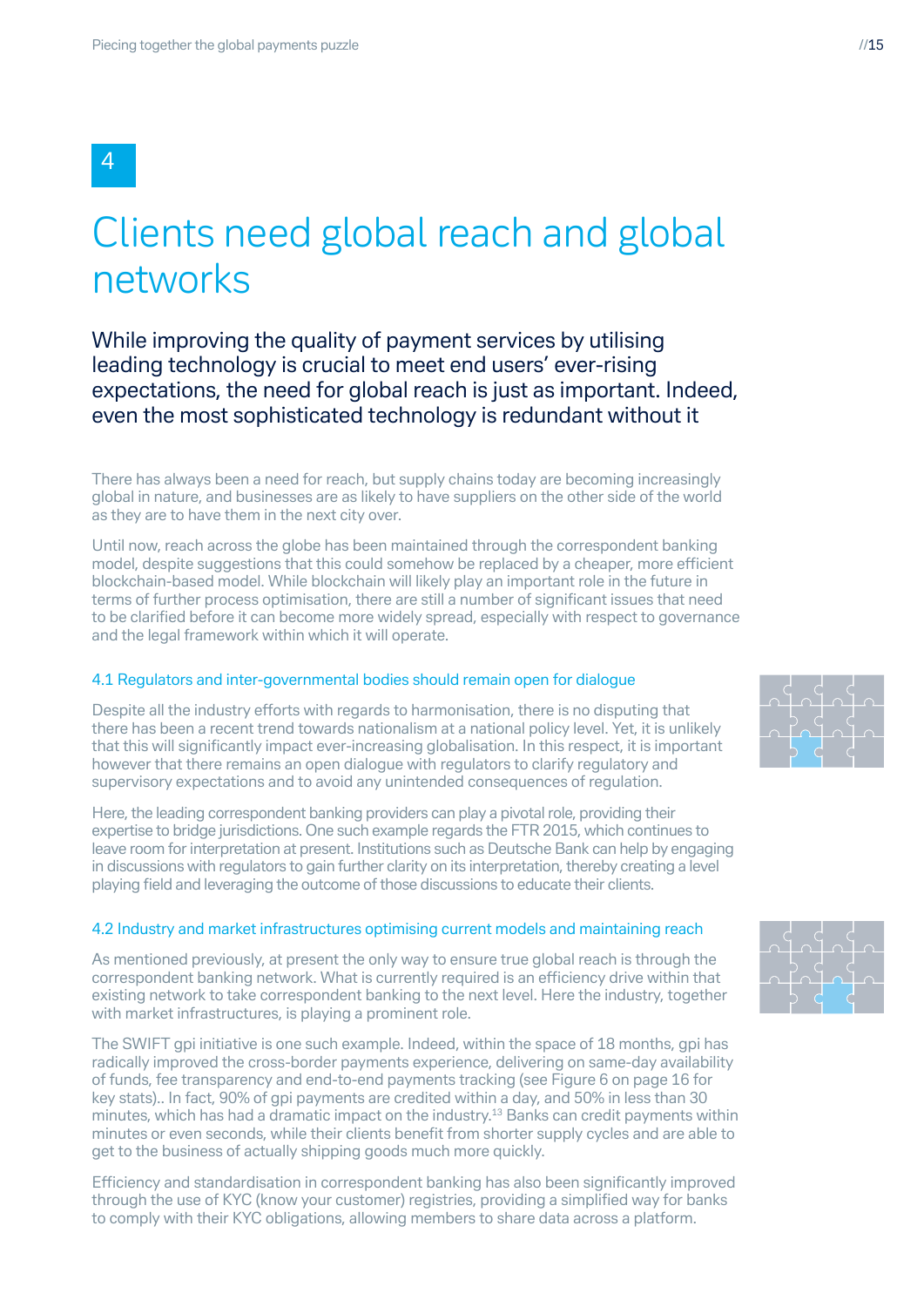Indeed, as KYC requirements become stricter (to combat money laundering and terrorist financing), banks must take necessary steps to understand inherent risks in the payment flows not only of their clients, but also their clients' clients.

The SWIFT KYC Registry is one of the best examples in the industry, and has already led to a better level of information standardisation.<sup>14</sup> The SWIFT working group agreed that any bank requesting KYC data from the utility on a correspondent is guaranteed to receive a "baseline" of SWIFT-verified information across five categories: identification of entity; beneficial ownership structure; products and services; AML policies and compliance structures; and tax information.

#### Figure 6: Current geographical reach of, and industry participation in, SWIFT's global payments innovation initiative (gpi)



Source: SWIFT

#### 3.3 Non-bank competitors are driving a platform economy

In the past few years, tech giants, such as Google, Amazon, Facebook, Apple and Alibaba, have been hugely successful in carving out entire new areas of engagement and behaviour in consumers' social, commercial and financial lifestyles. However, although they have been touted as potential direct competitors to banks, it should not be forgotten that banking is highly regulated, with complex audit and compliance requirements, subject to strict standards of governance and has need of substantial capital outlays.

These may be some of the reasons why these tech giants have until now hesitated to become banks. However, this could still change if banks fail to deliver on client expectations. The future value of banks in the digital world is not just their balance sheets, but also client relationships, and their ability to build a full business platform model with shared economies.

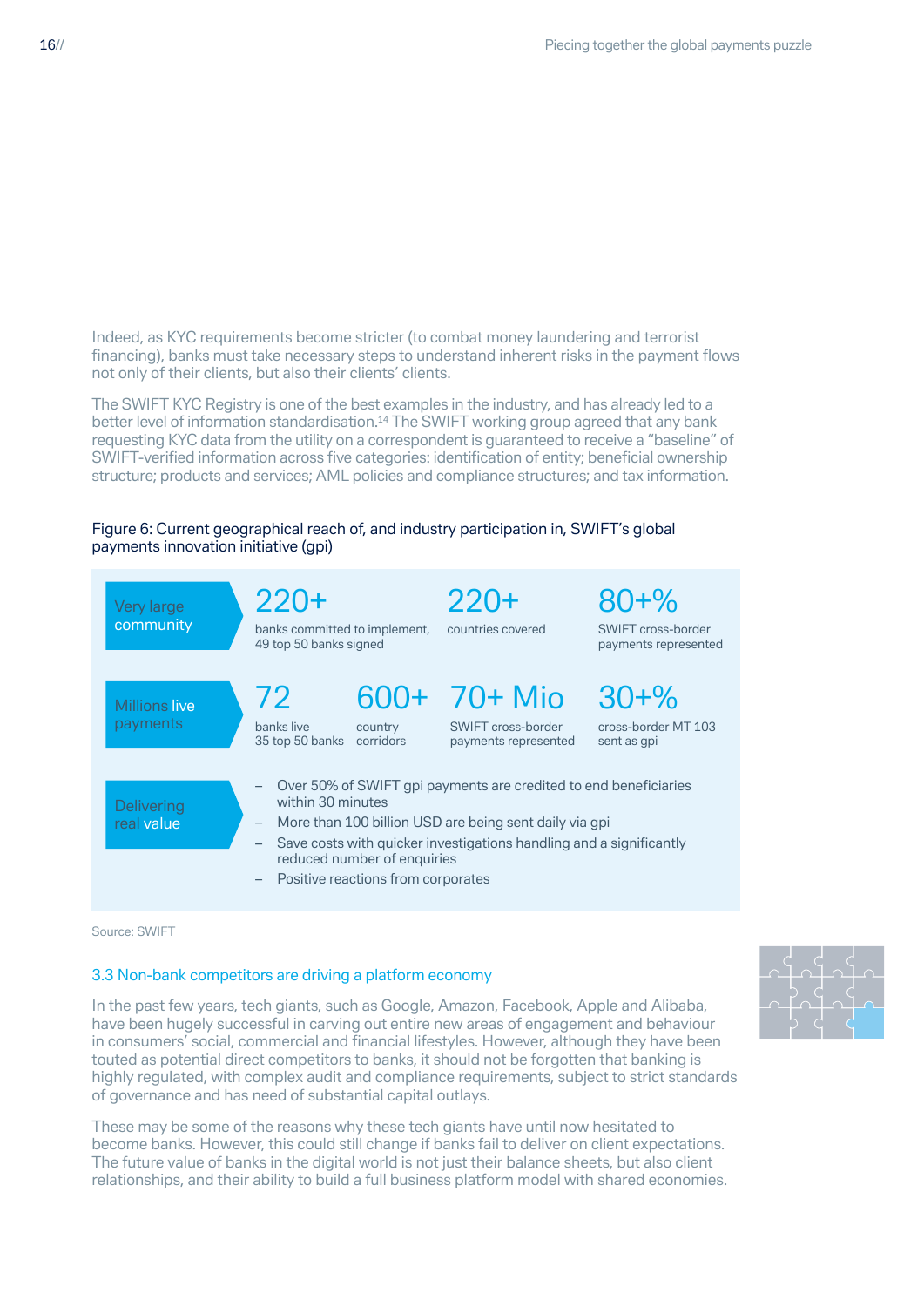One key lesson banks can learn from the FinTech giants is that to be truly client-centric and prioritise the client experience, they must look to platforms for their new business models. As client expectations continue to change, and the world becomes increasingly digital, it is therefore vital that banks accept the idea of Open Banking platforms.

#### 4.4 What's next?

In the immediate future, the correspondent banking industry has to leverage its strengths in terms of its high standards of payment security, its global reach and client trust. Any changes to current systems must be impactful, bring greater efficiency and remove points of friction. With regards to gpi, for example, the industry has already come a long way in a short space of time. What we need to strive for now is full adoption of gpi by banks, making this the new standard in the industry, aiming for a 100% gpi ratio for SWIFT payments, and incorporating elements such as pre-validation in the next stage of the evolution.

Further efforts also need to be made around KYC. KYC Registry membership is now approaching 5,000 banks in over 200 countries and territories.<sup>15</sup> and a great deal of standardisation has already been achieved. Next steps could be the deployment of API technology to simplify and streamline data gathering and processing for KYC purposes, thereby automating it fully. Now is the right time to do this, given that the "baseline" of what data is required, and in what formats, is now being agreed.

Banks need to look at regulation as a means of providing business opportunities for clients. PSD2, for example, has acted as a catalyst for platform business models, a driver for APIs and shows a need for new interaction models with clients. We are also investing in new payment methods such as push payments. In collaboration with the International Air Transport Association (IATA), Deutsche Bank saw an opportunity to create a new online payment method, as an alternative to credit or debit cards.<sup>16</sup> In this case, the bank acts as a TPP, collecting 'push' payments from passengers by means of API connectivity to the passengers' bank accounts. For merchants, this means cost-savings, enhanced security, reduced risk of fraud, faster and more efficient collections and improved working capital.

To conclude, the future of banking will almost certainly see banks opening up infrastructure to clients, partners and FinTechs, acting as network-agnostic payments providers, offering efficient, highly automised payments with global reach.

At Deutsche Bank, we are working on all fronts to lay the foundations for an Open Banking platform of tomorrow. We believe that establishing a unified API-ecosystem is key to supporting the Open Banking business models that will in future allow our clients, partners and FinTechs to integrate with us seamlessly and securely. This unified ecosystem will support all relevant payment solutions for our clients, and harness the rich potential of payments data to provide value-added services, including payment (in addition to liquidity and risk) analytics. In short, this is the best way to truly revolutionise client experience 24/7 and in real-time.

To this end, we are expanding our digital capabilities, including in analytics, API connectivity, cloud, and artificial intelligence and robotics, preparing for the coming market infrastructure changes, the migration to ISO 20022, and for shortening our end-to-end processing cycles. We are investing further in cross-border payments, expanding mobile payments, rolling out our real-time payment capabilities, and establishing our role as an aggregator in both the mobile and instant payment segments.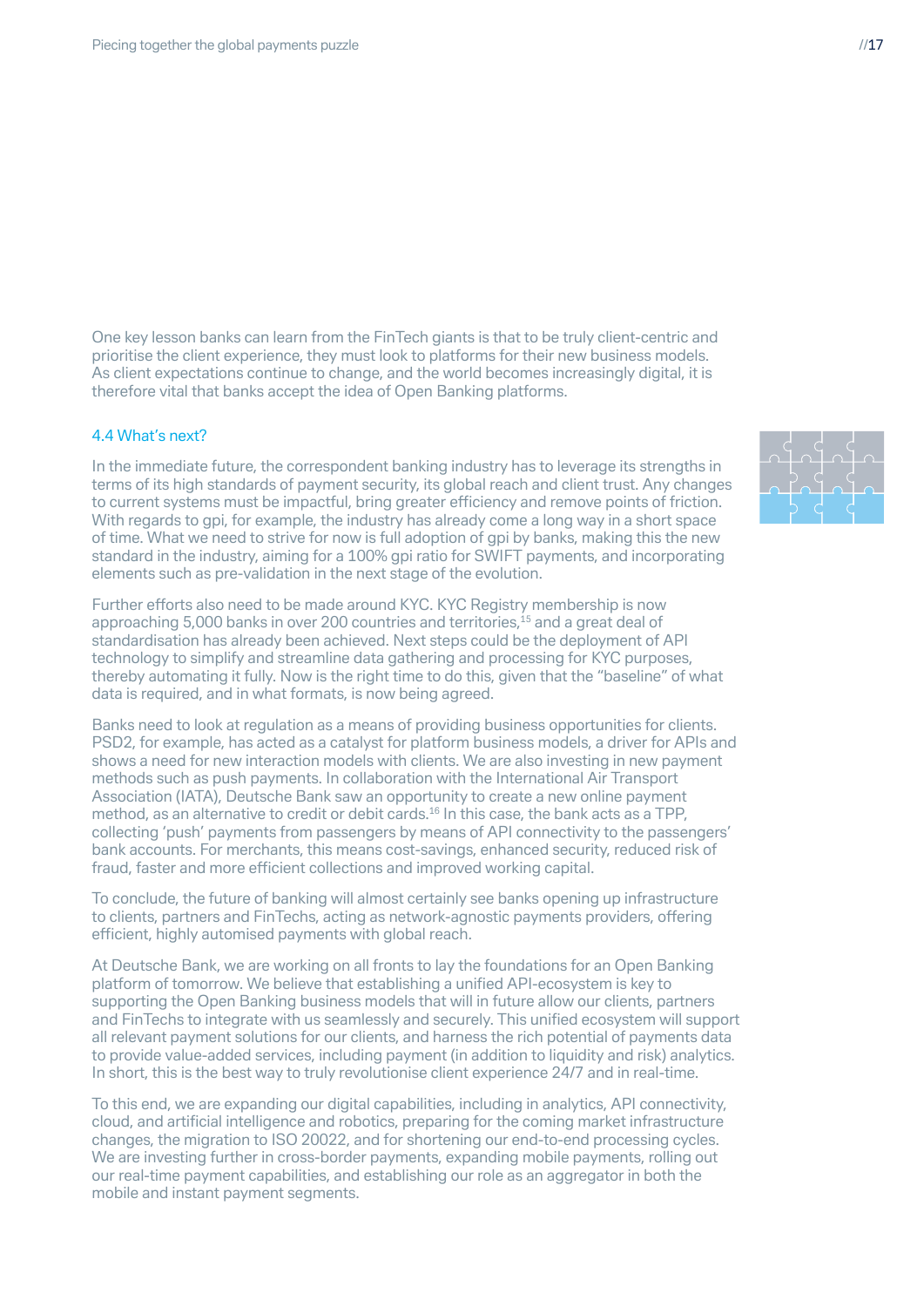## Looking to the future

### Over the past few years, the payments landscape has undergone a major transformation, driven primarily by advances in technology and ever-increasing client expectations

In the coming years, further changes can be expected as competition increases and emerging technologies become mainstream. Amidst all these changes, however, the key needs for the end users of payments systems will remain unchanged:

- Security,
- Speed, efficiency and transparency,
- Global reach.

How, with whom, and in which form banks fulfil these key needs of clients depends to a certain extent on their preferred business model. For its part, Deutsche Bank sees Open Banking and API technology as an important area of focus – not only to ensure regulatory compliance, but also to explore its business potential to enhance the client experience and enable more flexible integration of banking services. As a bank, we are striving to create a unified API ecosystem which will support Open Banking business models enabling our clients, partners and FinTechs to interface and integrate with us in a seamless and fully secure manner.

On this journey, however, we have to take into consideration the needs of our clients today. With no truly viable alternative to correspondent banking in terms of global reach, we cannot allow it to stagnate: it remains still vitally important to support global trade. It is up to banks to ensure that it remains as efficient and stable as possible, meeting changing client expectations without disrupting them.

We welcome the comments of clients, partners, financial institutions, FinTechs and regulators wishing to join us in the ongoing collective enterprise of envisioning and shaping a payments market fit for a dynamic and digital future.

5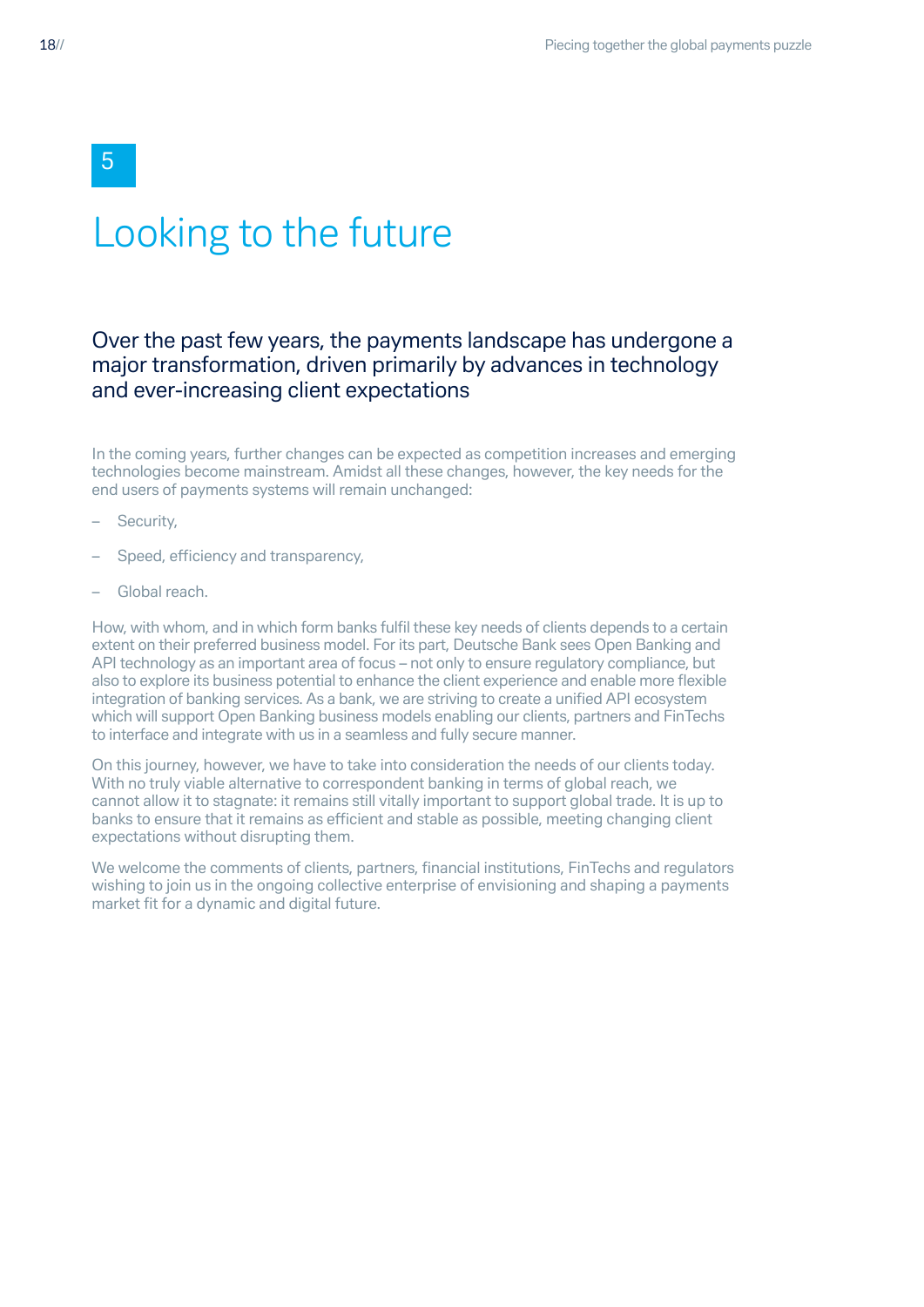#### References

<sup>1</sup>See http://cib.db.com/docs\_new/DB\_FTR2015\_Whitepaper\_20170519.pdf

<sup>2</sup>See https://www.hkma.gov.hk/eng/key-information/press-releases/2016/20160518-5.shtml

3See https://www.swift.com/myswift/customer-security-programme-csp

4See https://www.ft.com/content/39ec1e84-ec45-11e5-bb79-2303682345c8

5See http://cib.db.com/insights-and-initiatives/white-papers/unlocking-opportunities-in-theapi-economy.htm

6See https://www.ebaclearing.eu/services/instant-payments/introduction/

7See https://www.ecb.europa.eu/paym/target/tips/html/index.en.html

<sup>8</sup>See https://www.ecb.europa.eu/paym/t2/html/index.en.html

9See https://www.ecb.europa.eu/paym/t2s/html/index.en.html

10See http://www.fasterpayments.org.uk/celebrating-10-amazing-years-2008

11See https://www.swift.com/our-solutions/global-financial-messaging/payments-cashmanagement/swift-gpi

<sup>12</sup>See https://www.db.com/newsroom\_news/2018/deutsche-bank-takes-stake-in-paymentstechnology-start-up-modo-en-11663.htm

13See https://www.swift.com/news-events/press-releases/swift-gpi-reduces-cross-borderpayment-times-to-minutes\_even-seconds

14See https://www.swift.com/our-solutions/compliance-and-shared-services/financial-crimecompliance/our-kyc-solutions/the-kyc-registry

15See https://www.swift.com/news-events/news/bank-of-america-merrill-lynch-seessignificant-kyc-time-savings-using-swift\_s-kyc-registry

<sup>16</sup>See https://www.db.com/newsroom\_news/2018/deutsche-bank-pilots-game-changingpayments-solution-with-iata-en-11574.htm